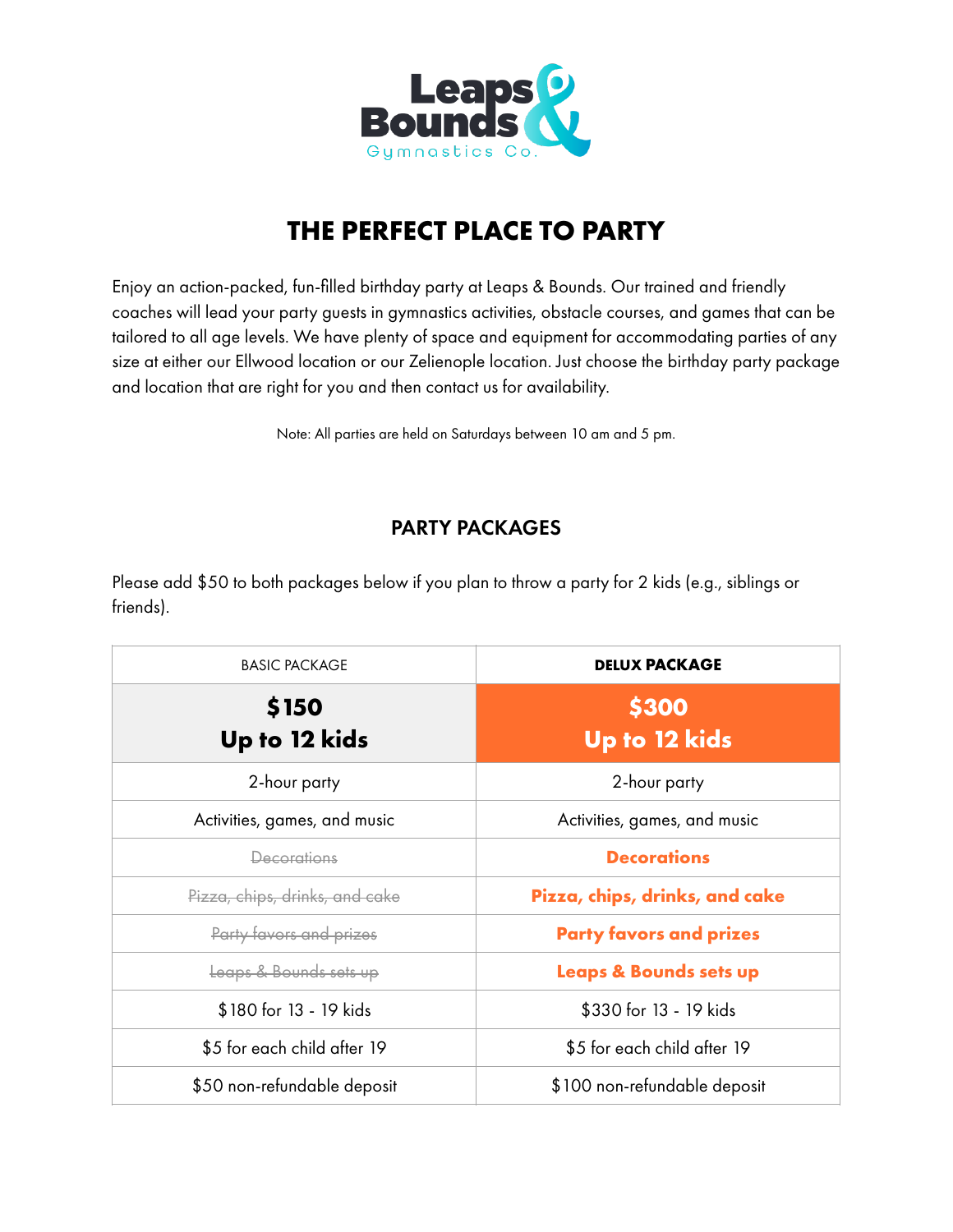## HOW TO BOOK A PARTY

#### 1. CHECK AVAILABILITY

Think about what date and time you would like to have your party (remember, parties are on Saturdays between 10 am and 5 pm). Once you know, head to:

#### **[leapsandboundsgymco.com/special-events/birthday-parties](http://leapsandboundsgymco.com/special-events/birthday-parties)**

Fill out our easy online form to let us know which day and time you prefer.

#### 2. RESERVE YOUR DATE

After we receive your preference, we'll contact you to discuss availability. Once we set an official date and time for your party, consider it reserved!

#### 3. PAY YOUR DEPOSIT

Your non-refundable deposit will be due two(2) weeks before your official party date. Once you pay the deposit, you're all set to go!

## PARTY FAQS

#### HARE PARTIES THE SAME AT BOTH OF YOUR LOCATIONS?

No matter which of our convenient locations you choose for your party—Ellwood City or Zelienople —you'll experience the same great service, activities, and fun. However, at our Zelienople location, parents will only be able to watch the party activities from the waiting area on the TV screen. Due to the smaller size of the Zelienople gym, we cannot accommodate parents and students in the gym area.

#### HOW WILL MY DEPOSIT BE HANDLED?

All birthday party deposits are non-refundable, count towards your total cost, and will be due two (2) weeks before your party date. Paying your deposit solidifies your reservation. If you do not pay your deposit fee by two weeks prior to the party, we reserve the right to give that day/time slot to another party.

#### WHEN IS THE REST OF MY PAYMENT DUE?

Payment for your party—minus the cost of your deposit—is due directly before your party begins.

#### ARE THERE ANY ADDITIONAL COSTS FOR A PARTY FOR 2 KIDS?

If you'd like to throw one party for two kids (siblings or friends), an additional \$50 fee will be added to your package total.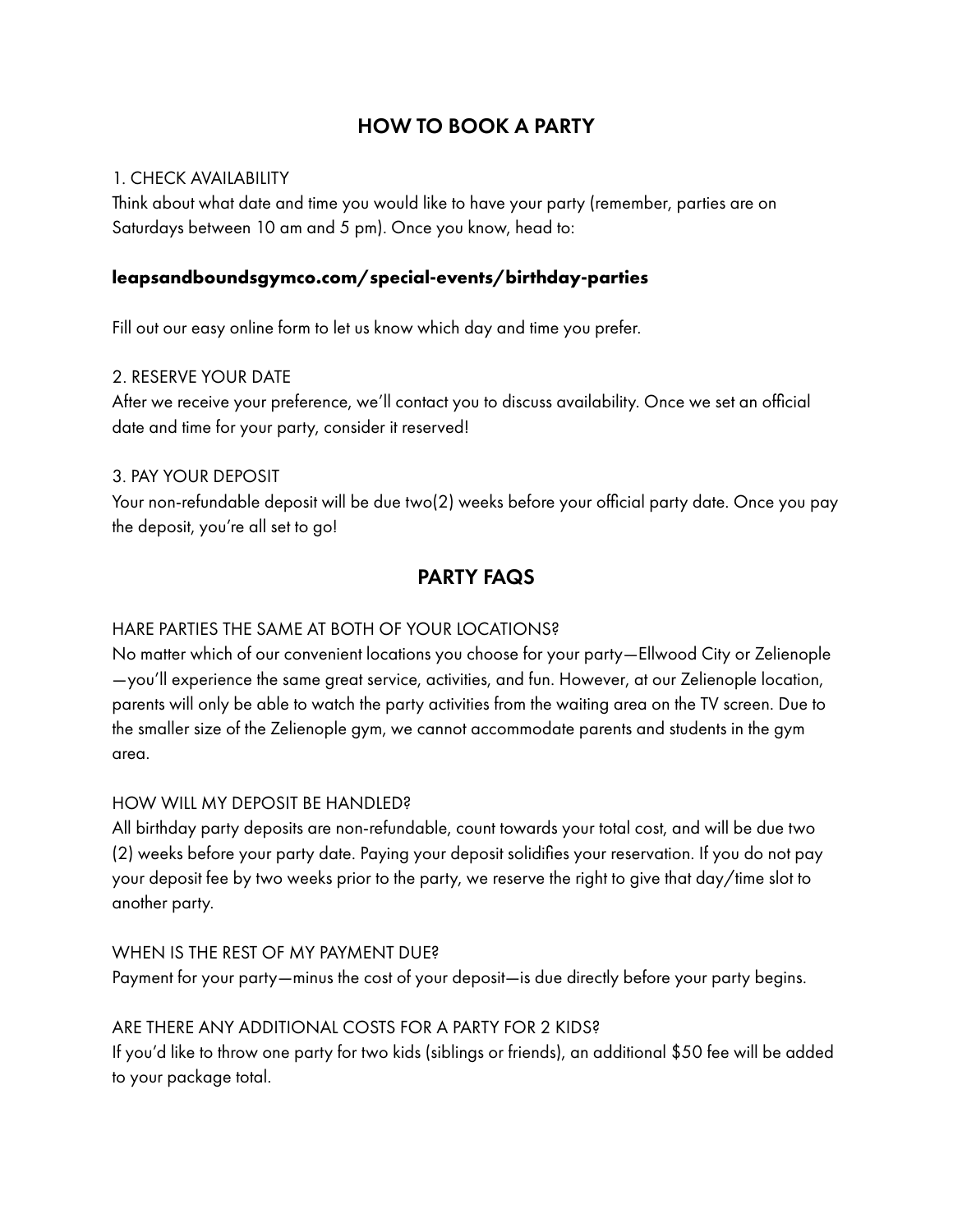#### ARE THERE ANY WAIVERS I HAVE TO SIGN?

Yes. All of your guests will need to have a parent/guardian with them when checking in at your party so they may fill out the required waiver.

#### IF I CHOOSE THE DELUXE PACKAGE, DO YOU PROVIDE FOOD FOR ADULTS AS WELL OR ONLY FOR THE KIDS?

Our prices include food for kids only. If you would like us to supply food for adults as well, let us know. We'll be happy to provide you with an estimated add-on cost.

### PARTY WAIVERS

Each child attending your party will need to submit a waiver signed by their parent or guardian. These waivers will be available on the day of the party, but it's also included in this packet. If you're a fan of efficiency, you can always copy the waiver and send it to your party guests to fill out ahead of time.

### OTHER QUESTIONS? CONTACT US!

Party planning can be pretty serious business. Don't worry, we're here to help in any way you need. If you have questions or special requests, feel free to reach out. We're a friendly bunch.

> ONLINE leapsandboundsgymco.com/contact-us

#### **PHONE** 724.758.0450

EMAIL info@leapsandboundsgymco.com

LOCATIONS - 512 Lawrence Avenue, Ellwood City, PA 16117 - 400 Williams Dr, Zelienople, PA 16063

SOCIAL MEDIA Facebook | @leapsandboundsgymnasticscompany Instagram | @leapsandboundsgymnastics